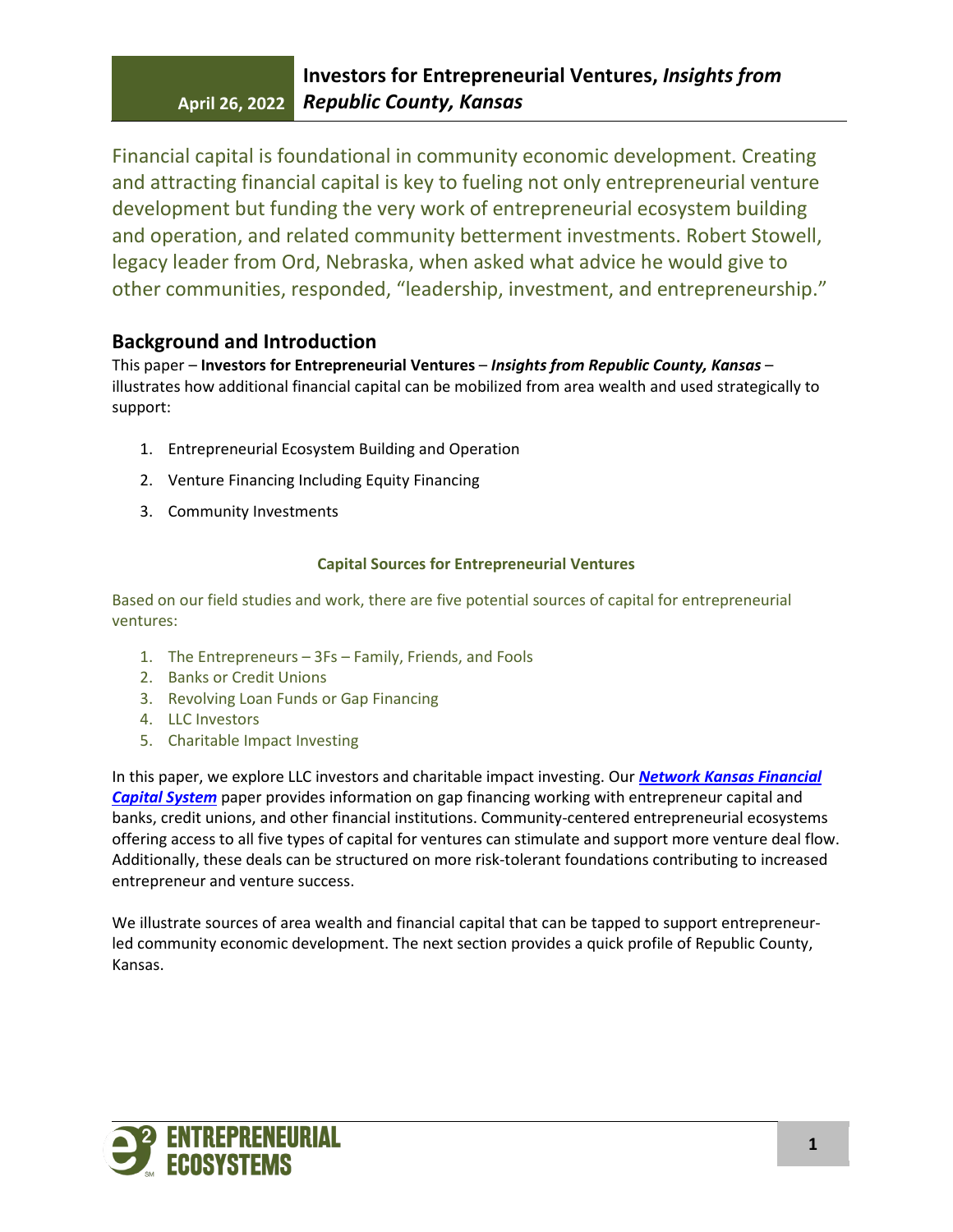Republic County and its lead city of Belleville are among a string of counties beginning in the high plains of Colorado running all the way to the Mississippi River. These are the in-between counties bounded by Interstate 80 to the north and Interstate 70 to the south. By and large, these counties are farm and ranch dependent, peaked in population in the 1920s and 1930s, and have been experiencing depopulation since. For example, Republic County actually peaked in population in 1890 with just over 19,000 residents with a 2021 population of 4,787 residents. Stimulating economic renewal through entrepreneurship is the primary pathway to greater prosperity for this community and so many others like it.

# **About Republic County, Kansas**

Republic County and its lead city of Belleville are located in extreme north-central Kansas situated along the Kansas and Nebraska state lines. U.S. 81 is a primary transportation route north and south connecting Republic County to York and Interstate 80 in the north and Salina and Interstate 70 in the south. U.S. 36 provides major east-west highway access. Republic County is rural and moderately isolated, being part of a band of rural counties from the Mississippi River in the east running all the way to the Colorado border in the west that is experiencing chronic and severe net outmigration and depopulation. The primary industry is production agriculture supplemented with some manufacturing activity.





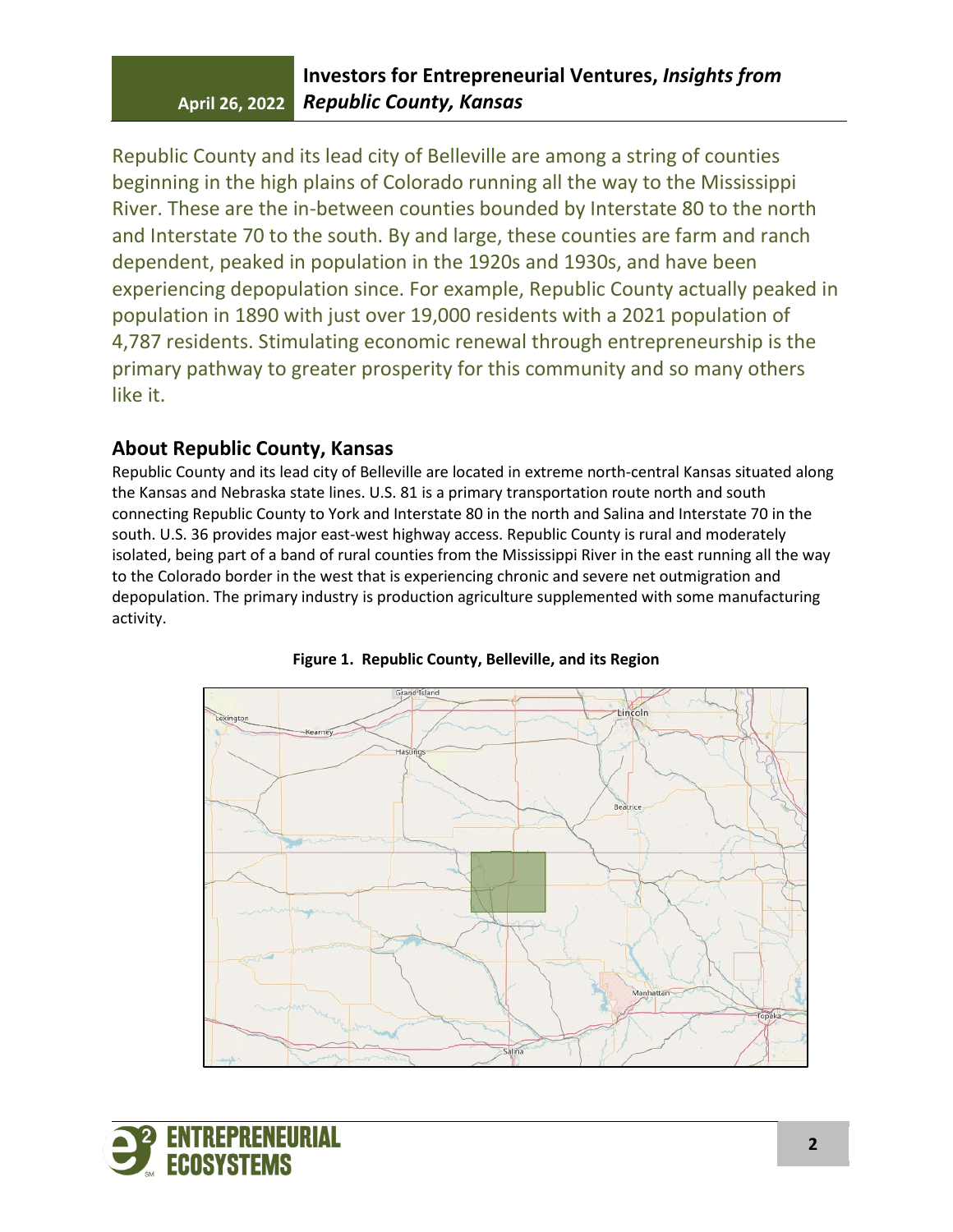European-American settlement came quickly to Republic County <sup>[1](#page-2-0)</sup>following the Civil War (1861-1865) with the first county elections held in 1868. The first U.S. Census posting of residents for the county was in 1870 with 1,281 residents counted. Republic County, like other Central Great Plains counties, boomed between 1870 and 1890, growing to its peak population of 19,002 residents recorded in the 1890 Census. Since 1890, Republic County has posted 13 continuous decades of net population decline. In 2020, the U.S. Census estimated 4,674 residents in the county. Figure 1 on the previous page situates Republic County in its region. Figure 2 below provides a quick community profile of Republic County.

|  |  | <b>Figure 2. Republic County Quick Profile</b> |  |
|--|--|------------------------------------------------|--|
|--|--|------------------------------------------------|--|

| <b>Indicator</b>            | <b>2021 Data</b>                                              | 2026 Estimated Data |
|-----------------------------|---------------------------------------------------------------|---------------------|
| Population                  | 4,787                                                         | 4,633               |
| Households                  | 2,199                                                         | 2,127               |
| <b>Families</b>             | 1,395                                                         | 1,346               |
| Median Age                  | 53.0 Years                                                    | 53.2 Years          |
| Average Household Size      | 2.13 Persons                                                  | 2.13 Persons        |
| Median Household Income     | \$40,714                                                      | <b>NA</b>           |
| Average Household Income    | \$50,990                                                      | <b>NA</b>           |
| Median Household Net Worth  | \$155,113                                                     | <b>NA</b>           |
| Average Household Net Worth | \$466,424                                                     | <b>NA</b>           |
| <b>Incorporated Cities</b>  | Agenda, Belleville, Courtland, Cuba, Munden, Narka, Republic, |                     |
|                             | and Scandia                                                   |                     |
| Unincorporated Communities  | Harbine, Kackley, Norway, Rydal, Sheridahl,                   |                     |
|                             | Talmo and Wayne                                               |                     |

Source: Esri, March 7, 2022

According to NetWork Kansas' *[FY22 E-Community Status Report](https://drive.google.com/file/d/1X3liCOOKzSwl37SI7RiS9yjgyDNphxVn/view?usp=sharing)* since 2014 the Republic County E-Community has provided 14 gap financing loans to for-profit businesses with the following portfolio characteristics:

| $\bullet$ | <b>Total Amount Loaned</b> |              | \$480,495 |                                     |  |
|-----------|----------------------------|--------------|-----------|-------------------------------------|--|
| $\bullet$ | Average Loan Amount        |              | \$36,961  |                                     |  |
| $\bullet$ | Average Loan Rate          |              | 3.89%     |                                     |  |
| $\bullet$ | <b>Repayment Status:</b>   |              |           | <b>Comparative Statewide Values</b> |  |
|           | $\Omega$                   | Current      | 92%       | 55%                                 |  |
|           | $\bigcirc$                 | Paid in Full | 8%        | 34%                                 |  |
|           | $\Omega$                   | Past Due     | 0%        | 3%                                  |  |
|           | $\bigcirc$                 | Failed       | 0%        | 7%                                  |  |
|           | ∩                          | Deferred     | 0%        | 0%                                  |  |
|           |                            |              |           |                                     |  |

With this context in mind relative to Republic County as a typical very rural community, the focus turns to how LLC Investors and Charitable Impact Investing can expand entrepreneur financing options and enhance deal quality.

<span id="page-2-0"></span><sup>1</sup> Wikipedia. March 7, 2022.

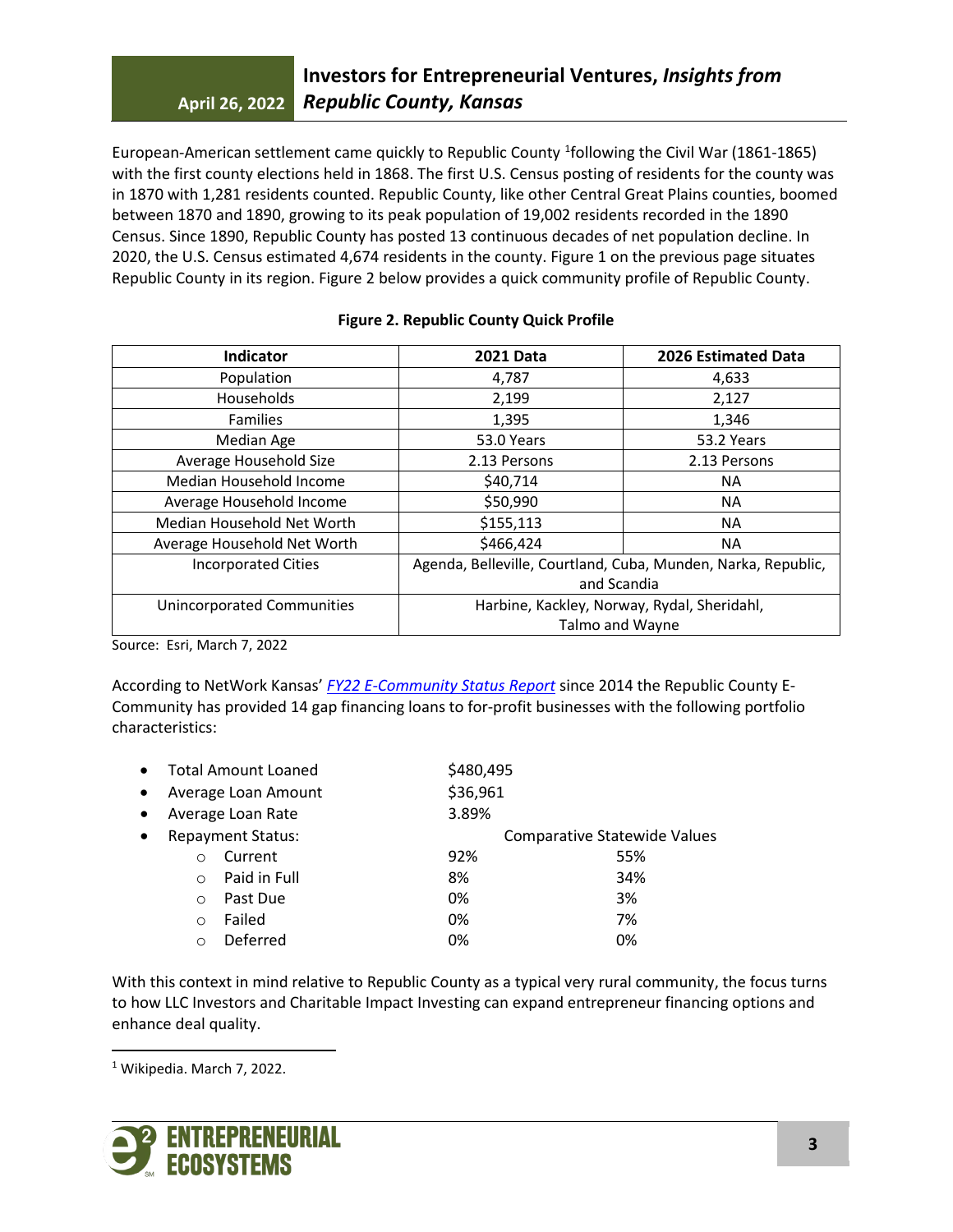NetWork Kansas supports the E-Communities Partnership Program. Through this program, E-Communities have access to coaching support, gap financing funds, and board-certified programs. Republic County numbers as one of NetWork Kansas's E-Community partners. Collectively, Kansas' E-Communities and NetWork Kansas have empowered nearly one-half billion dollars in entrepreneurial venture flow. Most of this activity has occurred in just the past decade.

## **Republic County and Entrepreneur-Led Development**

Republic County is a NetWork Kansas E-Community or recognized Entrepreneurial Community. This community is committed to entrepreneur-focused economic development through the provision of venture financing and technical assistance.

As is the case with all entrepreneur-focused community economic development, there is both challenge and opportunity in providing the funding necessary for robust, sustained, and transformative change. In addition to traditional funding sources (e.g., local government, banks, state, and federal programs, etc.) two unique and substantial funding sources (LLC Investors and Charitable Impact Investing) offer new sources of capital.

| <b>Resident Cash Accounts</b>                                                                                                                                                                                                                                                                                                                                                                                                           | <b>Resident Wealth</b>                                                                                                                                                                                                                                                                                                                                                                                                                                                                                    |
|-----------------------------------------------------------------------------------------------------------------------------------------------------------------------------------------------------------------------------------------------------------------------------------------------------------------------------------------------------------------------------------------------------------------------------------------|-----------------------------------------------------------------------------------------------------------------------------------------------------------------------------------------------------------------------------------------------------------------------------------------------------------------------------------------------------------------------------------------------------------------------------------------------------------------------------------------------------------|
| <b>LLC Investor Capital Source</b>                                                                                                                                                                                                                                                                                                                                                                                                      | <b>Charitable Impact Investing Capital Source</b>                                                                                                                                                                                                                                                                                                                                                                                                                                                         |
| In 2021 the average permanent household in Republic<br>County held nearly \$12,500 in checking, savings, and<br>money market accounts. Combined, total "cash"<br>accounts in Republic County totaled over \$27.3<br>million. Under current conditions, these accounts<br>generate very little interest or return on investment.<br>In our rural Central Great Plains culture, they<br>represent a "prudent" fiscal management strategy. | In 2021 Esri estimates that permanent residents in<br>Republic County had \$1.024 billion in household<br>current net worth (i.e., assets minus liabilities). The<br>vast majority of this wealth is held by the 140<br>households with \$1 million or more in net worth (6.3%<br>of the county's households). While most residents<br>have the capacity to give to charity and probably do,<br>higher-wealth households have the ability to make<br>bigger gifts and engage in equity venture investing. |

## **Figure 3. Two Universal and Locally Available Funding Sources**

Source: Esri, March 7, 2022

These sources of local cash and household wealth (cash assets including checking, savings, and money market accounts are part of overall household current net worth) have the capacity to significantly increase sustainable funding for entrepreneurial ecosystem building and operation, venture financing including both impact investing and equity investing, and community betterment investments. Figure 4 provides an overview of the two financial capital applications of the assets summarized in Figure 3.

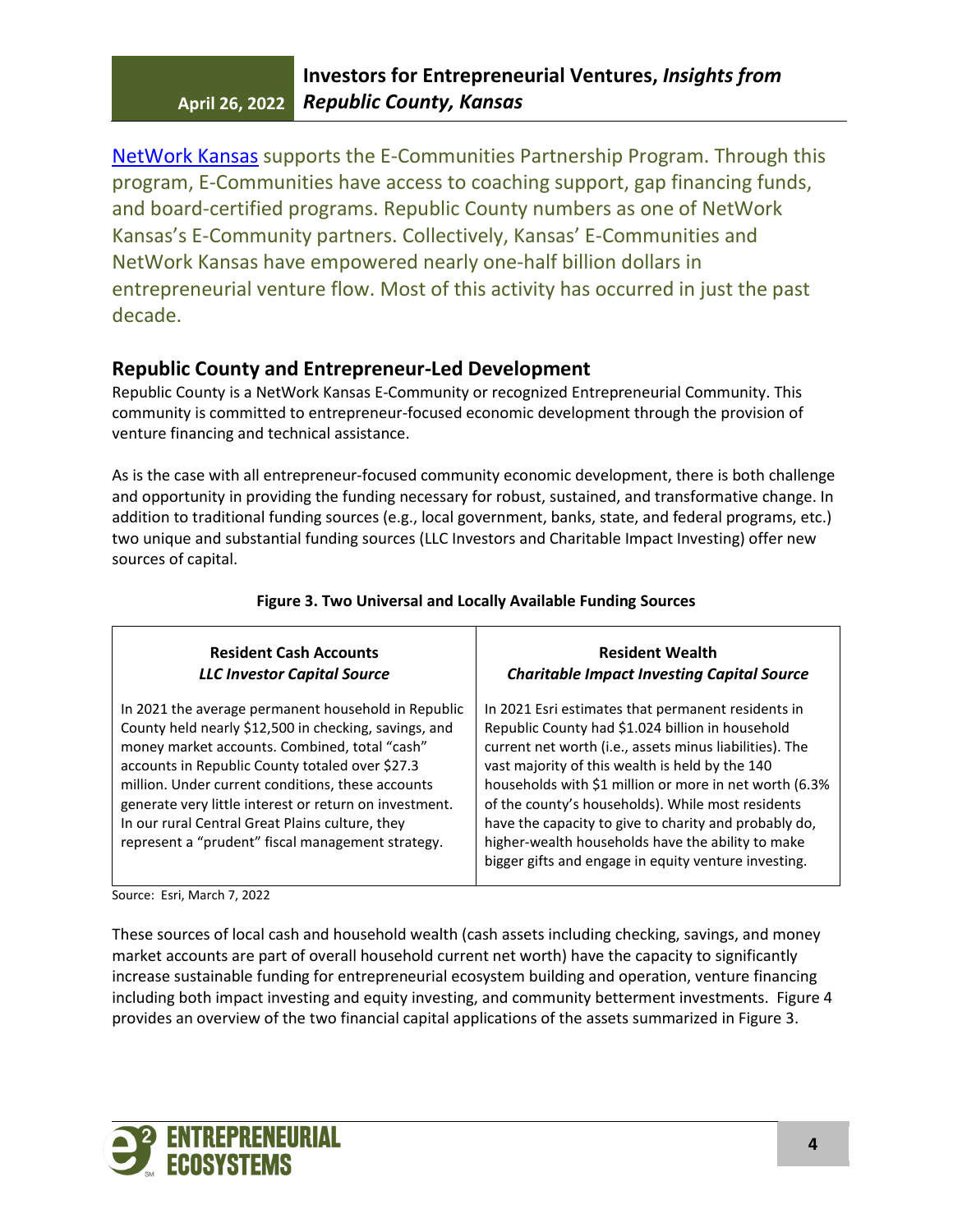### **Figure 4. Capital for Entrepreneurial Communities**

| <b>Ecosystem Building and Operation</b>             | <b>Venture Financing</b>                                |
|-----------------------------------------------------|---------------------------------------------------------|
| Robust and sustainable funding for entrepreneurial  | Ventures need financing to start and grow. Capital for  |
| ecosystem building and operation is foundational to | financing ventures within an entrepreneurial            |
| realizing desired transformative change in both a   | ecosystem is core infrastructure and an accelerator for |
| community's economy and society.                    | venture development.                                    |

### **Community Building Investment**

Growing an entrepreneurial economy requires a community where people want to live, create, work, and play. Tapping household wealth through both equity investing and charitable giving can support community-building investments ranging from downtown revitalization to affordable housing to recreational amenities to other quality of life essentials and desirables.

The following illustrates what is possible with a "doable" wealth mobilization game plan using Republic County 2021 data.

# *Over \$200,000 Annually for Ecosystem Building and Operation*

**Ecosystem Building and Operation.** 2021 Republic County household net worth is conservatively estimated by Esri at \$1.024 billion (likely under-estimates wealth associated with agricultural land and closely held family businesses). If just 0.5% of this wealth was gifted into community foundation endowments for entrepreneurial ecosystem building and operation, \$5.1 million in permanent and forever endowment could be evolved over time. Assuming a 4% annual and sustained payout from this \$5.1 million endowment, \$204,000 could be generated to support ecosystem building and operation. Funding could be used to provide matching grants for advanced entrepreneur technical assistance, ecosystem building, staffing, and other entrepreneurial ecosystem operational activities.

### **Patient and Flexible Venture Financing**

In lower density and higher cost markets – the case for much of rural America – there is a higher need for both patient and flexible venture financing. By patient capital, we mean that its sources are willing to wait for the venture to succeed before requiring payment and even return on investment like interest. By flexible capital, we mean terms and conditions that can be modified based on the development of the venture. Both LLC investor and charitable impact investing can provide a more patient and flexible financing source when compared to credit cards, bank loans, and even gap financing sources.

**Equity Investments for Entrepreneurial Ventures.** Higher net worth households tapping just "cash" accounts (i.e., checking, savings, and money market accounts) could provide significant equity investment into all three kinds of entrepreneurial ventures (see Figure 4 for details). If just 5% of the 2021 cash accounts value (\$27,329,730) was leveraged for equity investments for entrepreneurial

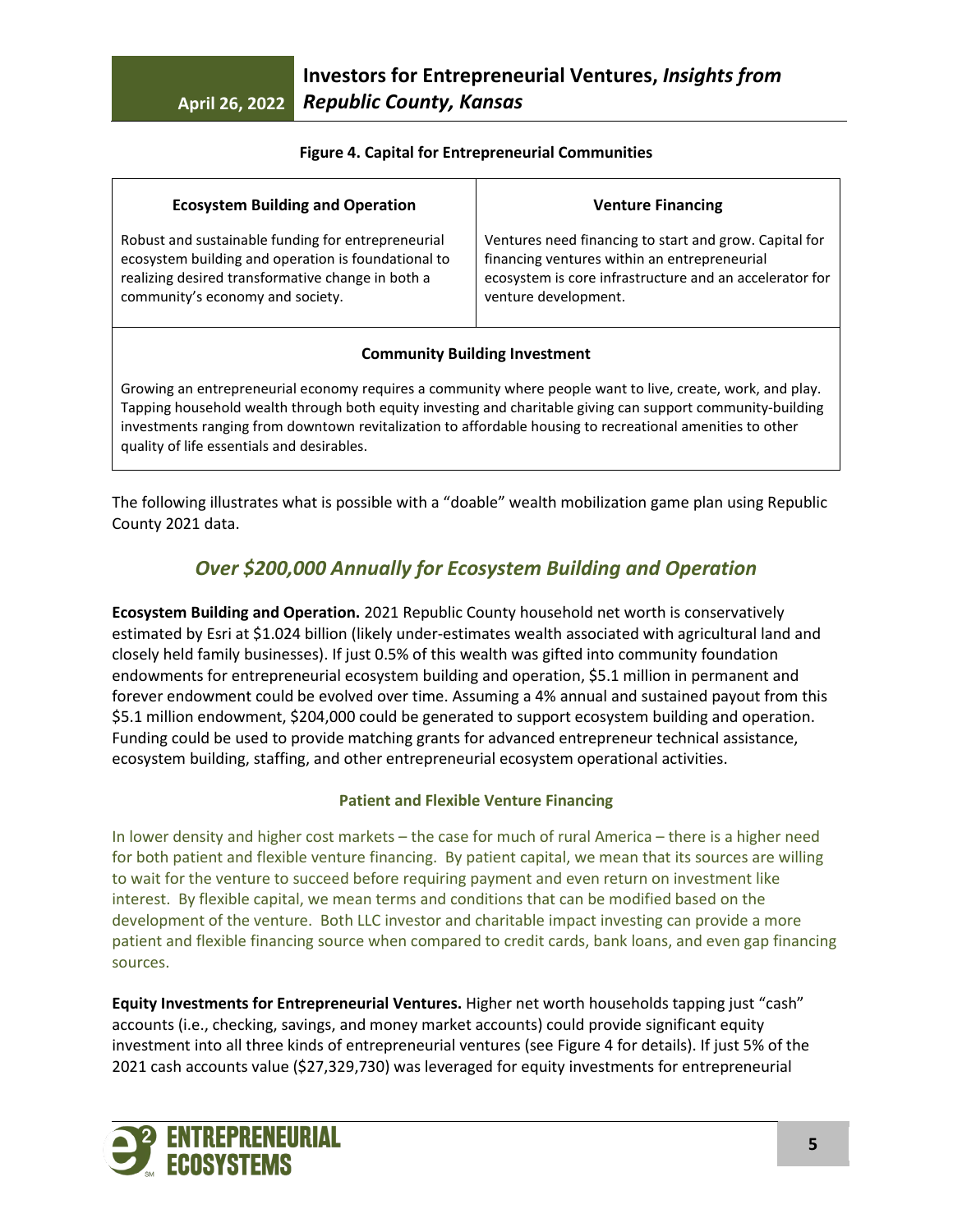ventures nearly \$1.4 million could become available. Assuming an average equity investment of \$150,000 per deal, nine to 10 deals could be financed leveraging bank, personal, and gap financing. Typically, the equity portion of these venture deals is 5% to 15%. Over a decade 15 to 25 deals could be financed with the same 5% of cash account funds. A later section highlights a likely financing deal.

| <b>For-Profit Businesses</b>                                                                                                                                                                                                                                                                  | <b>Nonprofit Establishments</b>                                                                                                                                                                                                                                                                   | <b>Government Enterprises</b>                                                                                                                                                                                                                               |
|-----------------------------------------------------------------------------------------------------------------------------------------------------------------------------------------------------------------------------------------------------------------------------------------------|---------------------------------------------------------------------------------------------------------------------------------------------------------------------------------------------------------------------------------------------------------------------------------------------------|-------------------------------------------------------------------------------------------------------------------------------------------------------------------------------------------------------------------------------------------------------------|
| Often owner capital, bank loans,<br>and even gap financing are<br>insufficient to make desired deals<br>happen. Providing modest patient<br>capital through equity investments<br>can not only make more deals<br>happen but create better deals<br>with higher probabilities for<br>success. | Rural community nonprofit<br>establishments like health clinics,<br>recreational facilities, and critical<br>social services like food banks need<br>capital for facilities, equipment,<br>and operations. Equity investments<br>can fund building and equipment,<br>safely empowering deal flow. | Critically important community<br>ventures from hospitals to<br>recreational facilities to local parks<br>contribute to our communities.<br>While taxes support these<br>activities, the use of patient equity<br>capital can empower and enhance<br>deals. |

**Figure 5. Three Kinds of Entrepreneurial Ventures**

**Impact Investing.** If just 5% of household current net worth was given over time to a community foundation focusing on serving Republic County, about \$51 million could capitalize both restricted (allowable uses directed by the donor) and unrestricted (use of the funds are left to the community's discretion) endowments could be created. Endowments under federal law are invested and managed in a way that these funds are inflation-protected and provide a predictable and forever stream of funding. With a sustainable 4% annual payout, these endowments valued at \$51 million could generate over \$2 million annually in "forever" funding.

Impacting investing is where a foundation allocates a portion of its endowments to local investing. Typically, the target amount is 5% of the corpus or the endowed value of funds. For this Republic County example, 5% of \$51 million is \$2.55 million. While shifting funds to impact investing will reduce charitable grant-making capacity, it can provide critical equity and loan financing resources for all three kinds of community ventures. Assuming a \$10 to \$1 deal flow leverage, this \$2.55 million in impact investing (either equity or loan placements) could spur an additional \$25.5 million in deal flow beyond the use of cash accounts discussed earlier.

Higher net worth individuals may choose to gift (based on tax advantages and estate planning) to support this work and/or use cash accounts to provide equity investments and/or loans through Limited Liability Corporations (LLCs).

## **Financial Packaging is a Core Capital Access Asset in Entrepreneurial Ecosystems**

At e2 we recommend the first entrepreneurial hire be a person skilled and trained in resource networking a deal financial packaging. The networking of resources is a more obvious staff role where the networker identifies the need and wants of specific entrepreneurs and where possible connects

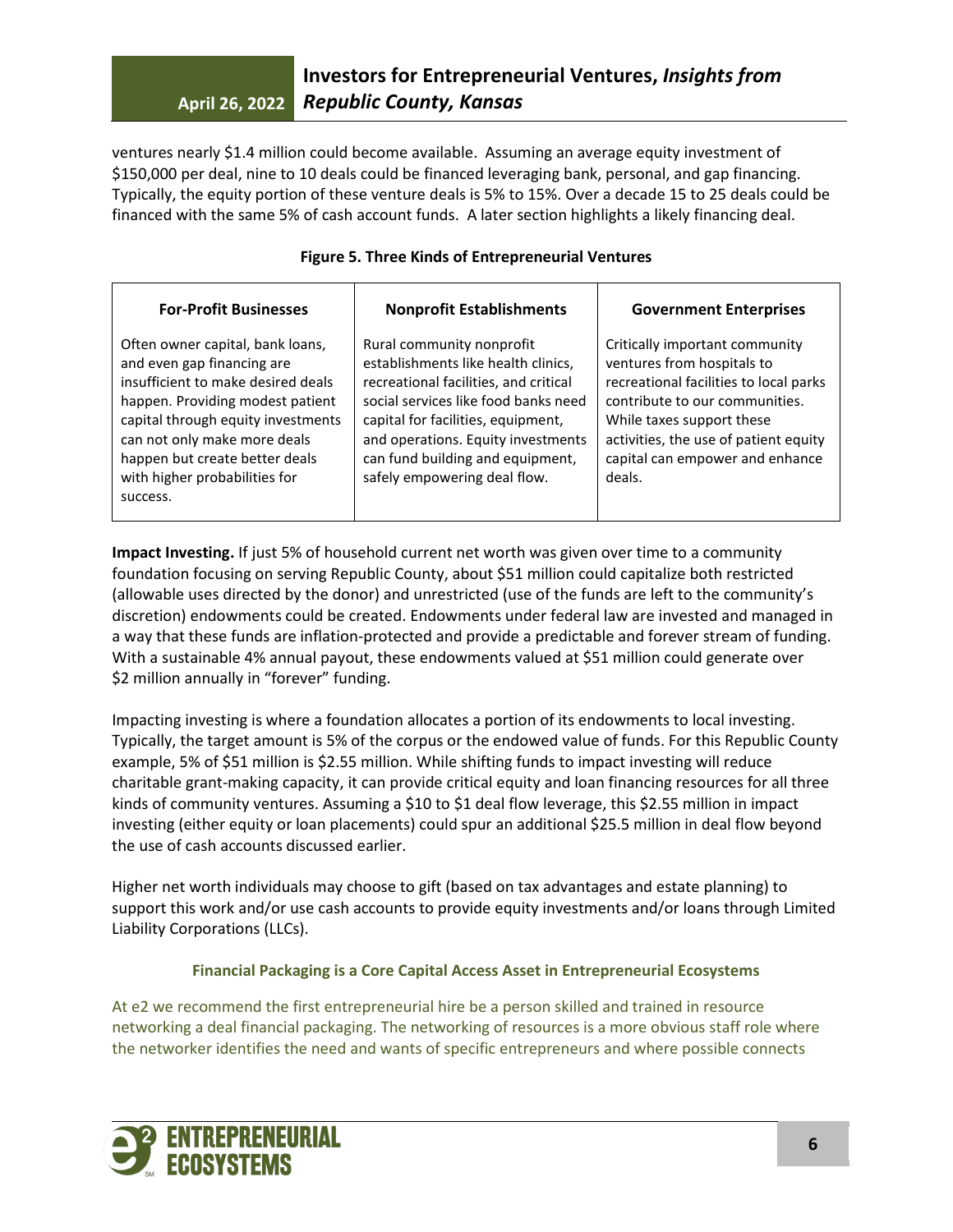them to the right resource at the right time and cost. Financial packaging requires more training and experience. As a financial packager, this community (or regional circuit rider) staff person works with both the entrepreneur and capital sources to build the funding necessary for a deal to occur whether it is a new startup, business transition, or growth venture.

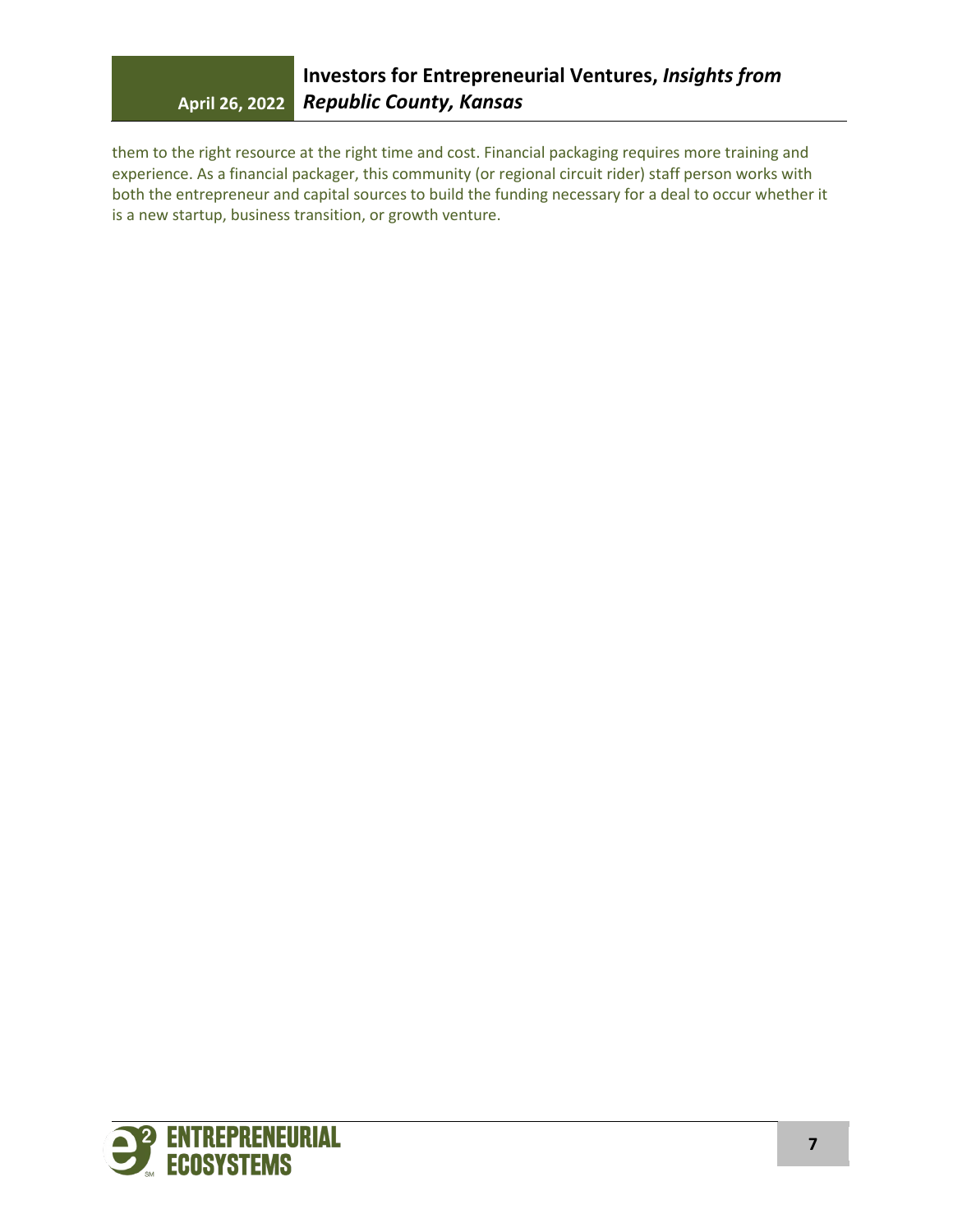Illustrations and actual stories are often helpful to better understand the potential of how various forms of capital can not only meet the financing needs of an entrepreneur but also support entrepreneurial ecosystem building and operation. At e2 we are committed to capturing and generating real-life stories and illustrations to empower other communities in the work of building entrepreneurial ecosystems.

## **Three Deal Flow Examples**

To illustrate how various financing sources can be packaged to enable more and better deal flow, consider the following three examples rooted in ventures organized as for-profit businesses, nonprofit, and government enterprises.

## **A Local Main Street Business Transition**

In our rural communities, dozens if not hundreds of locally owned and operated businesses provide both essential (e.g., grocery, lumber, plumber, hardware) and desirable (e.g., a great café, brewpub, clothing store, coffee shop, movie theater) goods and services. The normal life cycle of any business includes transitions from one generation to the next. In rural America, many of these great and important businesses do not transition but end up with a liquidation sale, closure, and loss of one more community main street type business.

### **Money and Mentoring**

Having the right financing is foundational for new owners who are getting into the business. Succeeding in business often depends on having access to seasoned mentors who can advise around the art and science of successful rural businesses. In this illustration, rooted in actual case stories, the LLC investors not only provided capital but also critically important mentoring. These factors combined to create a bigger, better, lower risk investment, and a more successful business deal was empowered.

The first example is a historic courthouse square retail business. It started as a saddle and tack shop in the 1880s. More recently it evolved into a sporting goods and clothing store. Current owners wanted to move on. A young couple working in the business wanted to buy it. They did not have sufficient equity to make the deal work. The bank would only finance about 60% of the deal. Even with communitysponsored gap financing loans (20% of the deal), there was still a 20% gap. The couples' families could provide some equity into the deal, but there would be no room for error creating a thin and higher risk deal for all funders. In this case, five local higher net worth families formed an LLC to provide the remaining 20%. They took an option to buy the building where this business was located with bank participation and in turn leased it back to the new owners. This equity investment was relatively secure with a fixed asset as collateral.

Over a matter of a few years, the new owners bought the building, providing an exit strategy for the investors, and payback for the bank loan. Packaging the right capital along with mentoring support can often ensure a lower risk of failure and more optimal success.

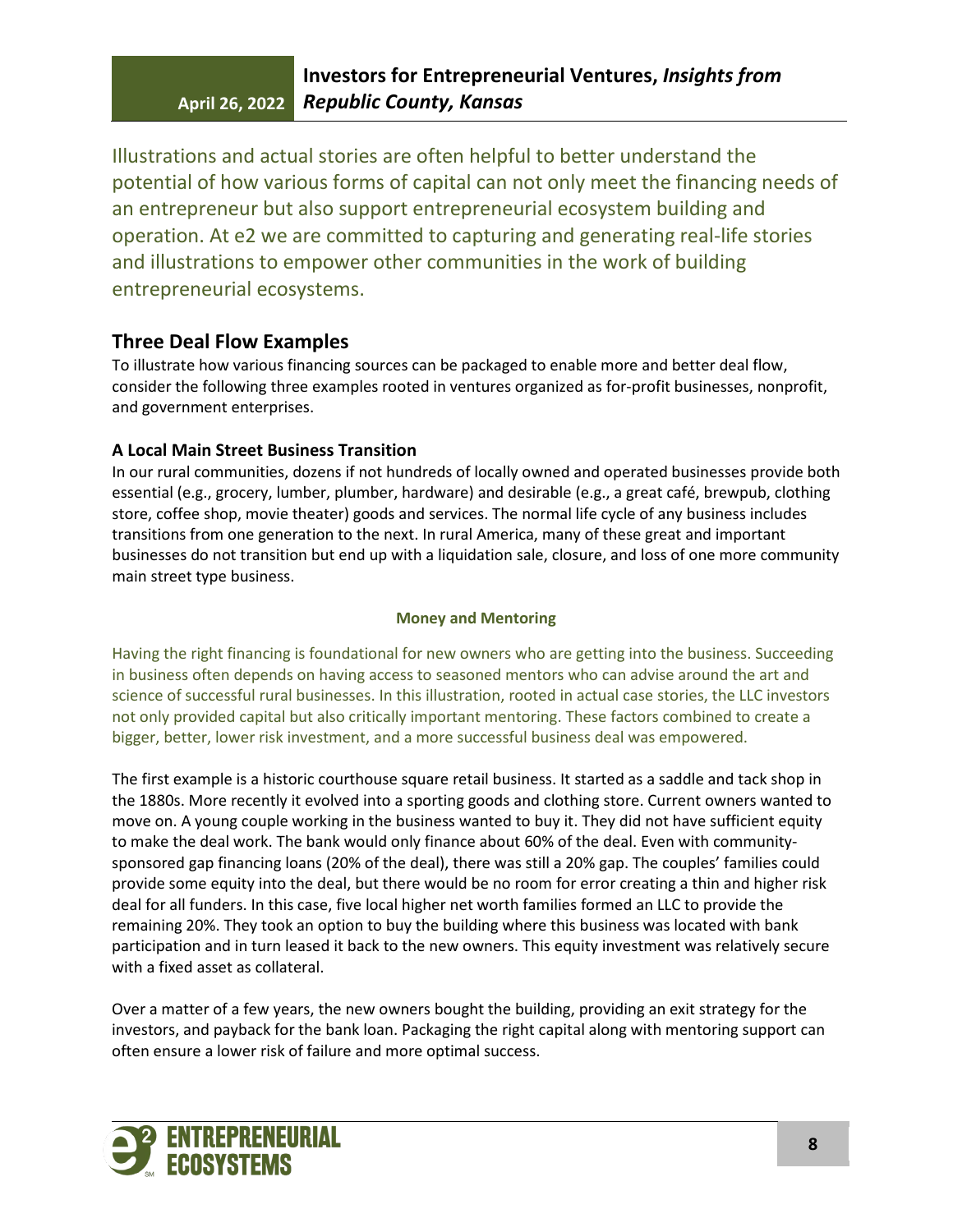## **A Nonprofit YMCA Recreational Facility**

In the relatively thin markets that characterize much of rural America and are clearly the reality in Republic County, many essential and desirable ventures are organized as nonprofits and/or community ventures. In this example, the community wants to build and operate a state-of-the-art recreational facility in partnership with the YMCA organization. Such facilities are not only foundational for residents' health and well-being but contribute to the quality of life that attracts, develops, and retains residents.

This example assumes that the overall deal is worth \$2 million  $-$  \$1 million for new facilities or capital construction and \$1 million for a permanent endowment to support maintenance and operations.

In this case multiple financing sources can be employed as follows:

- \$1 million in charitable gifts to create the operating and maintenance endowment.
- \$250,000 bank loan paid back by member fees and other YMCA revenues.
- \$500,000 in LLC equity investments amortized over 10 years.
- \$250,000 in charitable gifts with naming rights.

These kinds of recreational facilities, even in relatively smaller rural communities, can generate annual revenues through memberships, fees, and events. But they cannot cover all the new facility costs, future maintenance, and operating costs. Charitable gifts in rural communities for facilities and amenities like recreation centers are well-established. Employment of bank financing tied to fixed asset collateral for a portion of the new facilities is generally doable. The missing piece that makes this work financially sustainable is the patient LLC equity investments. The LLC investors have the following needs:

- They want their capital back.
- They need a reasonable exit strategy for recouping their investment.
- They want a small return on investment if possible.
- They need low or reasonable risk of losing their capital.

More importantly these investors are using funds that have not been generating much income. They can be patient and allow the precise exit strategy to evolve as the new facility gets up and running and more reliable revenue predictions can be made. Flexibility as the "last in" investor is critical in making deals like this happen.

### **Rural Communities and Nonprofit Community Ventures**

In rural American communities, like urban distressed communities, the role of nonprofit community ventures is foundational. Free market-supported for-profit ventures may not be viable in rural America's low-density and high-cost markets. But community ventures, whether organized as nonprofits, governmental enterprises, or hybrid ventures, can often enable a critical community need or want to be viable and sustainable. These ventures must generate revenues, fund staff, and cover facility costs just as for-profit businesses must. But they can operate on less revenue making them viable when for-profit businesses cannot make it.

The final illustration outlines funding for a government-owned medical clinic.

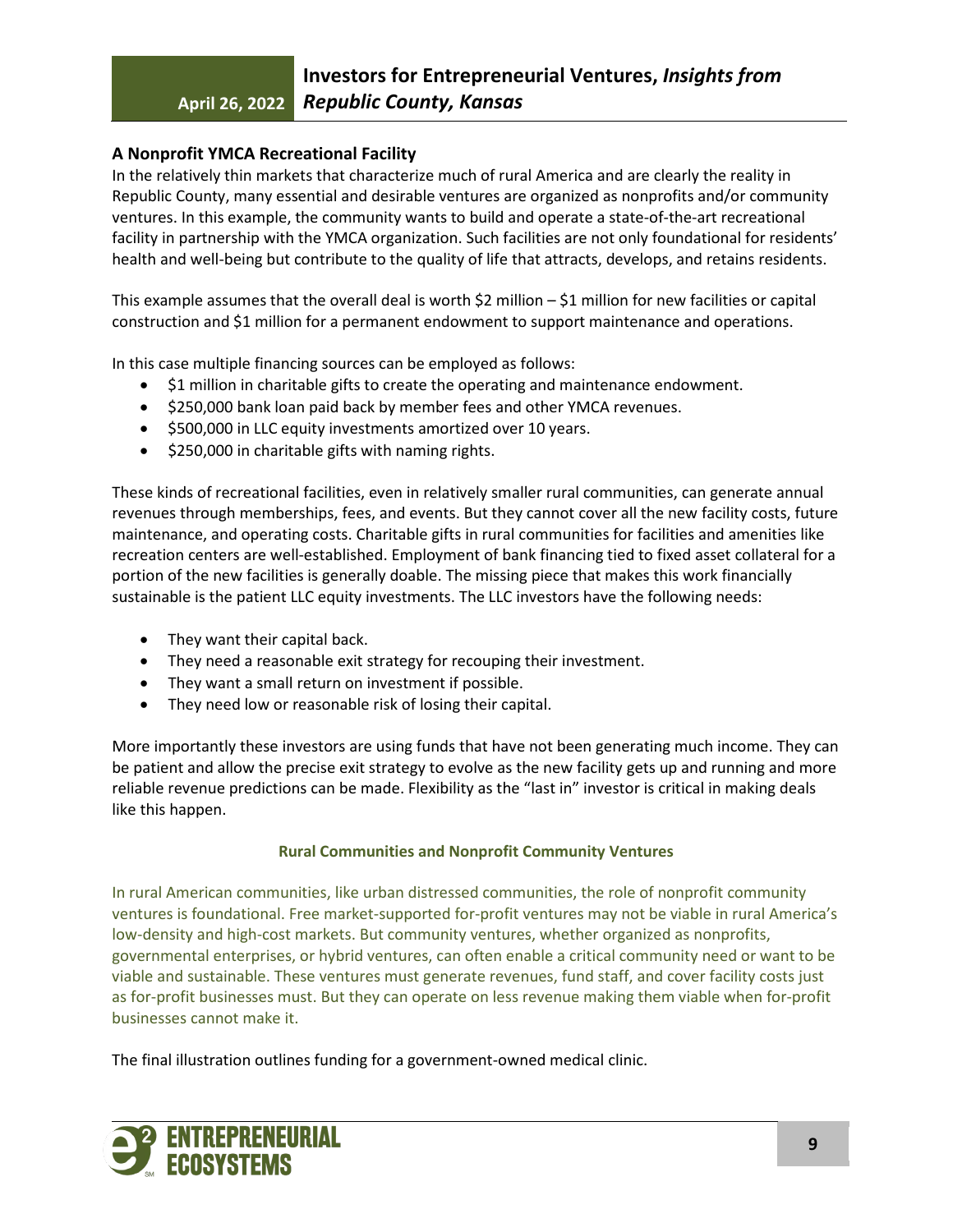## **A Government-Owned Medical Clinic**

A growing number of rural communities in rural America are "health care deserts," lacking both essential and desirable health care services. Local governments mobilize on behalf of residents to secure health care providers from dentists to general practice health providers. These providers generally located in nearby communities are often willing to offer services on a regular basis in the community, but they are unwilling to provide the funding for a facility and equipment essential for a medical clinic.

In this illustration the capitalization game plan might look like this (based on actual cases):

- The city buys a local vacant building, rehabilitates it into a medical clinic based on the needs of the service providers, and leases it back to the providers on acceptable terms.
- Medical equipment is expensive and the visiting health care providers are unwilling to fund this cost. To meet this deal gap, a group of local higher net worth families forms an LLC investment group to purchase the needed equipment and lease it back to the providers on favorable terms, reducing provider risk.
- As part of the service provider agreement, once minimum revenues are met, a portion of the additional revenues are used to amortize these equipment-related equity investments. The providers may or may not purchase the building ensuring it stays in community control.

The next section provides an in-depth look at **LLC Investor Groups.** The following terminology is commonly used in capital systems discussions and will help set the stage for the details provided in the **LLC Investor Groups** section.

**Venture capitalists** pursue potential high-growth ventures with corresponding large-scale equity investments. They are seeking very high returns on investment and a clear and quick schedule for exiting the deal. For most of rural America, venture capital is not a solution because the deal flow is relatively small and the potential for quick and high yield exits is equally small.

**Angel investor** groups typically do smaller deals and may have either an economic sector and/or community focus. Typically, angel investors are seeking above-average returns on investment as well as scheduled exit plans. Angels can have multiple bottom lines including not only getting their capital back and a determined return on investment, but also a desire to grow local ventures and the community's economy.

**LLC Investor Groups** can be comparable to angel investment groups with respect to deal size, return, and exit strategies. However, rural America needs those who are more focused on community enrichment and betterment than the return on capital. These investors want their capital back, but often do not seek market rate, let alone above average rates of return, and can be much more flexible with respect to their exit strategies. This strong public versus private interest enables venture deals that otherwise would not be viable and done.

**LLC Investor Groups** are explored in more depth in the following section.

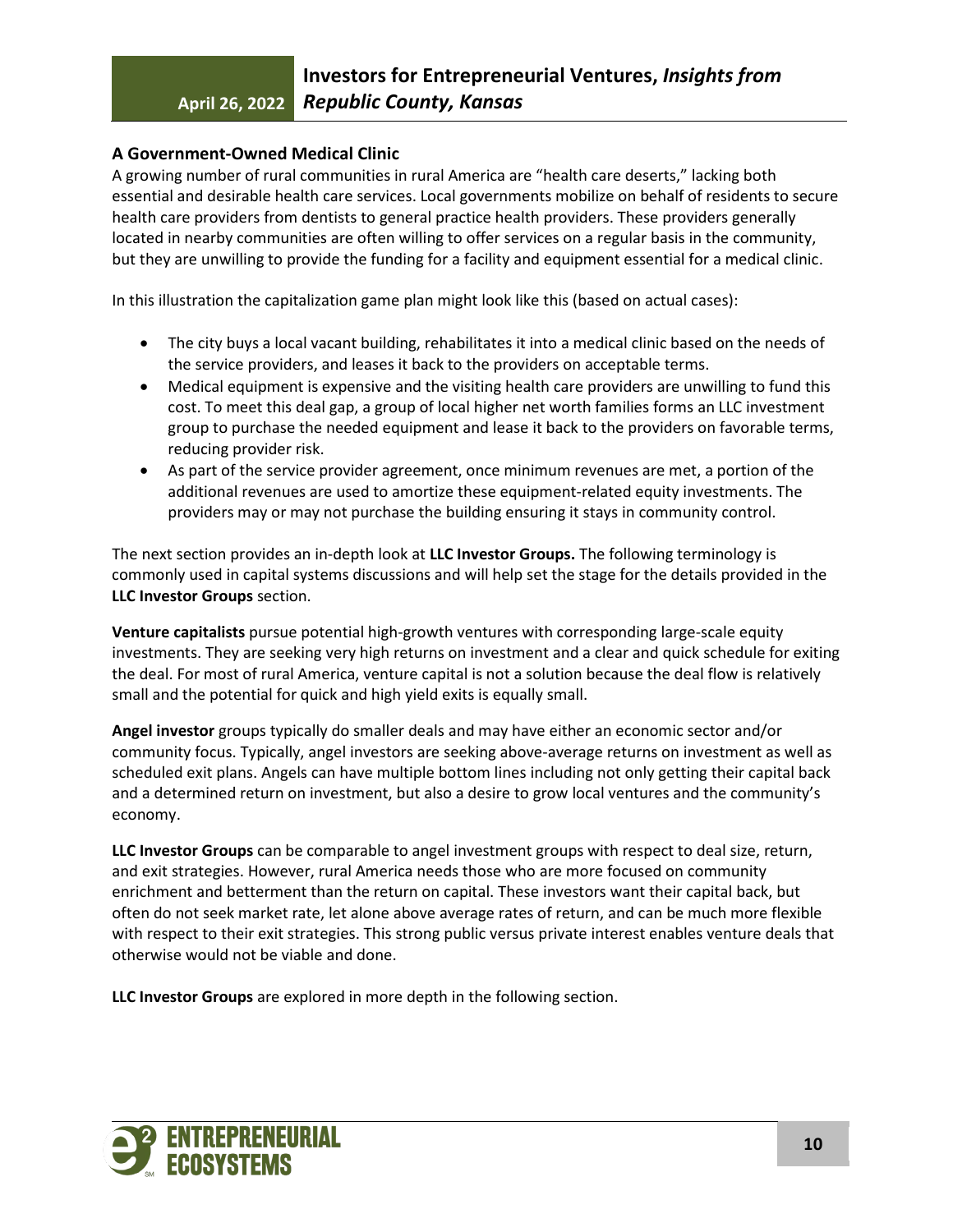LLC stands for Limited Liability Companies. This widely recognized and used legal construct is employed to create certain kinds of investors. Wikipedia defines an LLC (limited liability company) in the United States as a specific form of a private limited company. "It is a business structure that can combine the pass-through taxation of a partnership or sole proprietorship with the limited liability of a corporation."

# **LLC Investor Groups**

Research in the field does not provide well documented and profiled LLC Investor Groups. Our learning about these groups is rooted in actual field experience in the rural Central Great Plains. The **Ord Story Collection** includes a Business Investing Club and LLC investors as one of the attributes of its highperforming entrepreneurial ecosystem. In this section, we attempt to provide a framework of promising design elements and practices that can be replicated in other rural communities.

The following are the promising design elements and practices of functional LLC Investor Groups based on our field studies and work:

- Existence of an Entrepreneurial Ecosystem
- Capital Access within the Entrepreneurial Ecosystem
- Identification and Engagement of Higher Net Worth Households and Potential Investors
- Pro-Active Entrepreneur Engagement
- Financial Packaging
- Informational and Private Network of LLC Investors
- Local Attorneys and LLC Agreements

**Existence of an Entrepreneurial Ecosystem.** While LLC Investor Groups can work outside of a functioning entrepreneurial ecosystem, they can have optimal impact and value where one exists. Communities that have sound entrepreneurial ecosystems that can provide a range of assistance to entrepreneurs and their ventures increase deal flow potential, reduce the risk of failure and financial loss, and ensure that deals, where LLC groups are investing, are more viable. For example, the LLC investors may want to provide capital for a deal, but do not want to provide essential technical assistance that can be secured elsewhere in the entrepreneurial ecosystem.

### **Ord, Nebraska's Entrepreneurial Ecosystem**

Ord (2020 population of 2,016) with a regional population (Ord is the lead city) of about 10,000 has one of rural America's highest-performing entrepreneurial ecosystems in the United States. This ecosystem has supported a remarkable number of ventures (for-profit businesses, nonprofits, and governmental enterprises) over the past 20 years empowering transformative positive change. To learn more about Ord and this remarkable entrepreneurial story check out the *[Ord Story Collection](https://drive.google.com/file/d/1K2ScNJnuJmDnD4De-R_0Hw-NIYF5ADC5/view?usp=sharing)*.

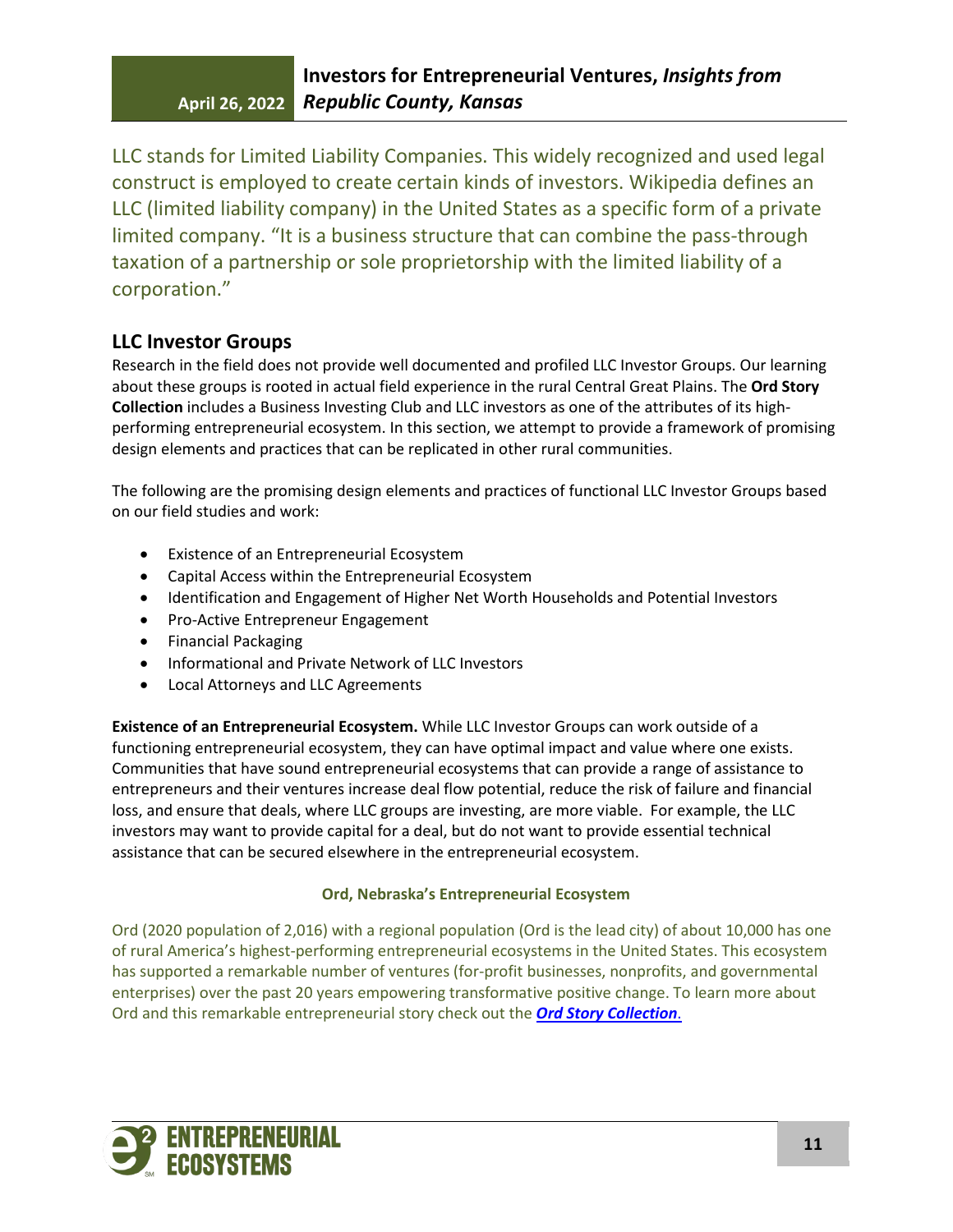**Capital Access within the Entrepreneurial Ecosystem.** LLC investments are just one piece of a capital access system. Key financing resources within a solid rural community capital access system include:

- Venture Owner/Operator Capital
- Banks, Credit Unions, and Other Private Lenders
- Gap Financing through Community-Focused Revolving Loan Funds
- Foundation Impact Investing and Lending (desirable but not essential)
- LLC Investor Equity and/or Loan Funding

**Identification and Engagement of Higher Net Worth Households and Potential Investors.** Nearly every rural community has higher net worth households with the capability of engaging in LLC investing. The entrepreneurial ecosystem builder needs to identify and engage confidentially a network of capable and interested LLC investors.

**Pro-Active Entrepreneur Engagement.** Reactive behavior misses many entrepreneurial venture opportunities and often results in poorly constructed deals. Pro-active engagement with entrepreneurs and venture development opportunities creates a "deal pipeline" that can be properly and prudently cultivated creating optimal opportunities for engaging LLC investors in "good" deals.

**Financial Packaging.** Financial packaging is foundational to high-impact entrepreneurial ecosystems and capital access systems. Financial packages are often staffed through a community or regional revolving loan fund (RLF) program that provides gap financing. This trained financial packager works with the entrepreneur, banks, RLFs, and LLC investors to put together proper financing for a development deal. Financial packaging, when done well, empowers more deals, better deals, and more success.

**Informal and Private Network of LLC Investors.** Local investors generally do not want it widely known that they provide investments and loans to area ventures. For most, the last things they want are cold calls and the stress of engaging in deal opportunities that have not been curated. The local development group, and particularly the financial packager, would be on a first-name basis with some idea of what kind of deals specific investors like or dislike. The financial packager is key in connecting the right investors through an LLC group to specific deals.

**Local Attorneys and LLC Agreements.** Robert Stowell, as a long-standing and well-respected area attorney in Republic County, plays a key role as both a deal developer and legal counsel for LLC agreements. Nearly every rural community has attorneys like Stowell who can draft these agreements. Some consideration should be given to (1) finding attorneys who actively do these kinds of agreements (often investor participants themselves) and (2) how Stowell and others could provide training and mentoring for other attorneys not familiar with these kinds of agreements and deals.

The next section builds on the Republic County, Kansas, analysis of what this could mean for the entire state of Kansas if both LLC investors and charitable impact investing capable could be mobilized at scale.

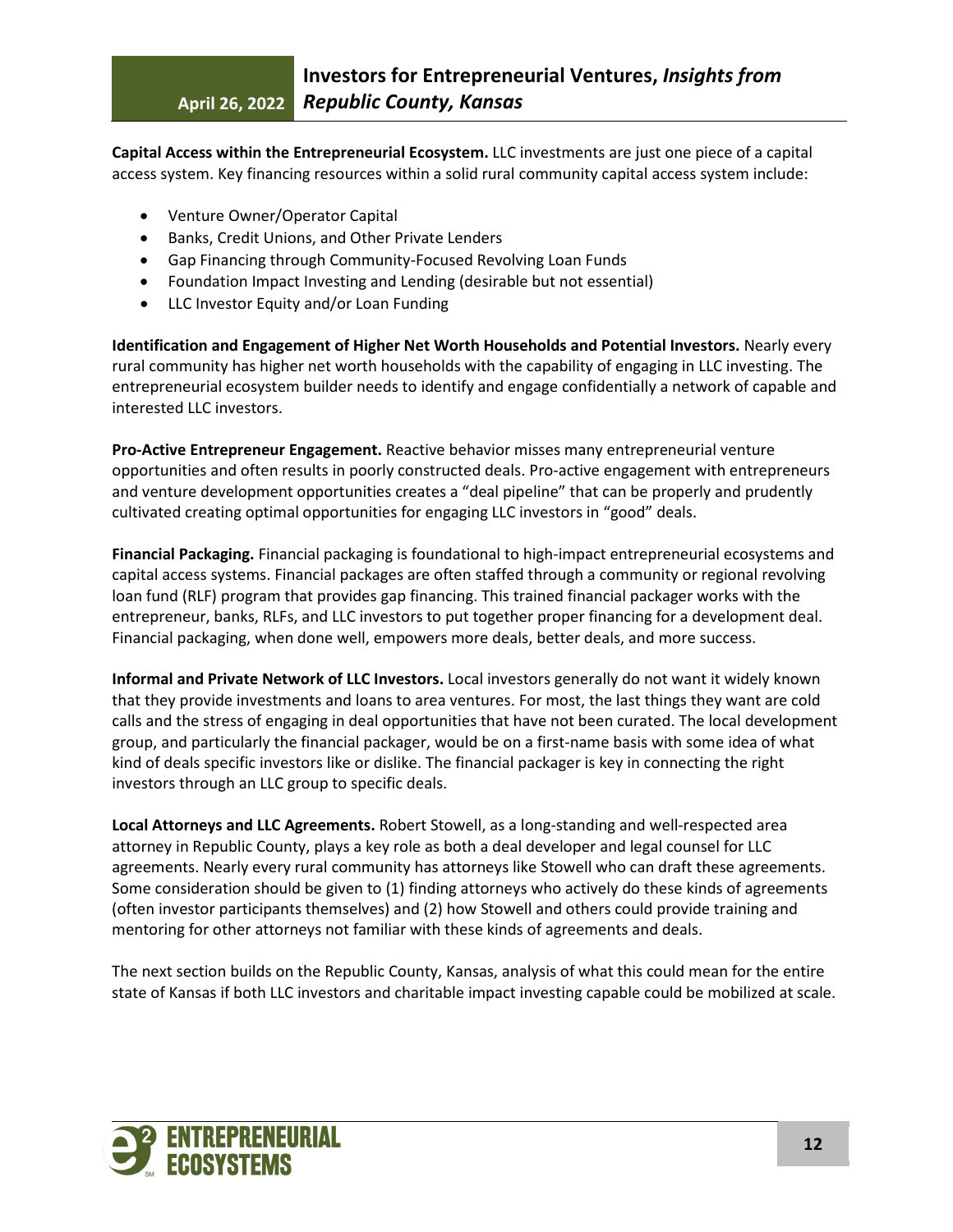In 2020 the U.S. Census Bureau documented a Kansas population of 2,937,880 residents. Kansas is the 35<sup>th</sup> most populated state in America and, like other states in the Great Plains, has vast geographies that are rural with pockets of small and mid-sized urban areas (e.g., Wichita, Kansas City, Kansas, Topeka). Expanding the use of LLC investors and charitable impact investing capital could infuse the Sunflower state with significant new venture financing.

## **Kansas Scale Up**

Our illustration is specific to Republic County, a relatively rural and small community in north-central Kansas. Kansas, through NetWork Kansas, is a leader in providing capital access to underserved rural and urban communities and their entrepreneurs throughout the Sunflower State. NetWork Kansas has leveraged over one-half billion dollars of entrepreneurial venture deal flow over its life with the majority of this deal flow occurring in the last five to seven years.

## **NetWork Kansas Capital Access Paper**

NetWork Kansas has possibly one of the most evolved and impactful capital access systems for underserved entrepreneurs in the United States. We have curated a paper – *The NetWork Kansas Financial Capital System* (October 2021) – that provides more detailed information on NetWork Kansas and the multiple ways it creates access to funding for entrepreneurs and their ventures. *Check out [NetWork Kansas Financial Capital System](https://www.energizingentrepreneurs.org/file_download/0cd6d354-c409-4884-842f-60754aa0a03e).* 

NetWork Kansas has been very successful in attracting and mobilizing capital for venture financing including the sale of state tax credits to raise funding for operations and loan funds, the attraction of other state funding (e.g., pandemic-related federal and state funding), the attraction of federal funding, the attraction of Pandemic Recovery Funding, corporate and bank support, foundation support, and most recently employment of foundation impact investing.

### **Kansas Profile**

|           | Population            | 2,955,657    | <b>Small Population State</b>     |
|-----------|-----------------------|--------------|-----------------------------------|
|           | Households            | 1,153,738    | Slow Growth                       |
|           | <b>Families</b>       | 752,008      | Homogenous with Growing Diversity |
| $\bullet$ | Median Age            | 37.6 Years   | <b>Aging Population</b>           |
|           | Median Household Size | 2.49 Persons | <b>Declining Birth Rates</b>      |
|           | Mean Net Worth        | \$760,108    | Per Household                     |
|           |                       |              |                                   |

But even NetWork Kansas has just scratched the surface. Consider the following possibilities based on Esri 2021 data:

• Total Net Worth **\$877 billion** Of All Resident Households • Value of Cash Assets **\$19.36 billion** Permanent Residents

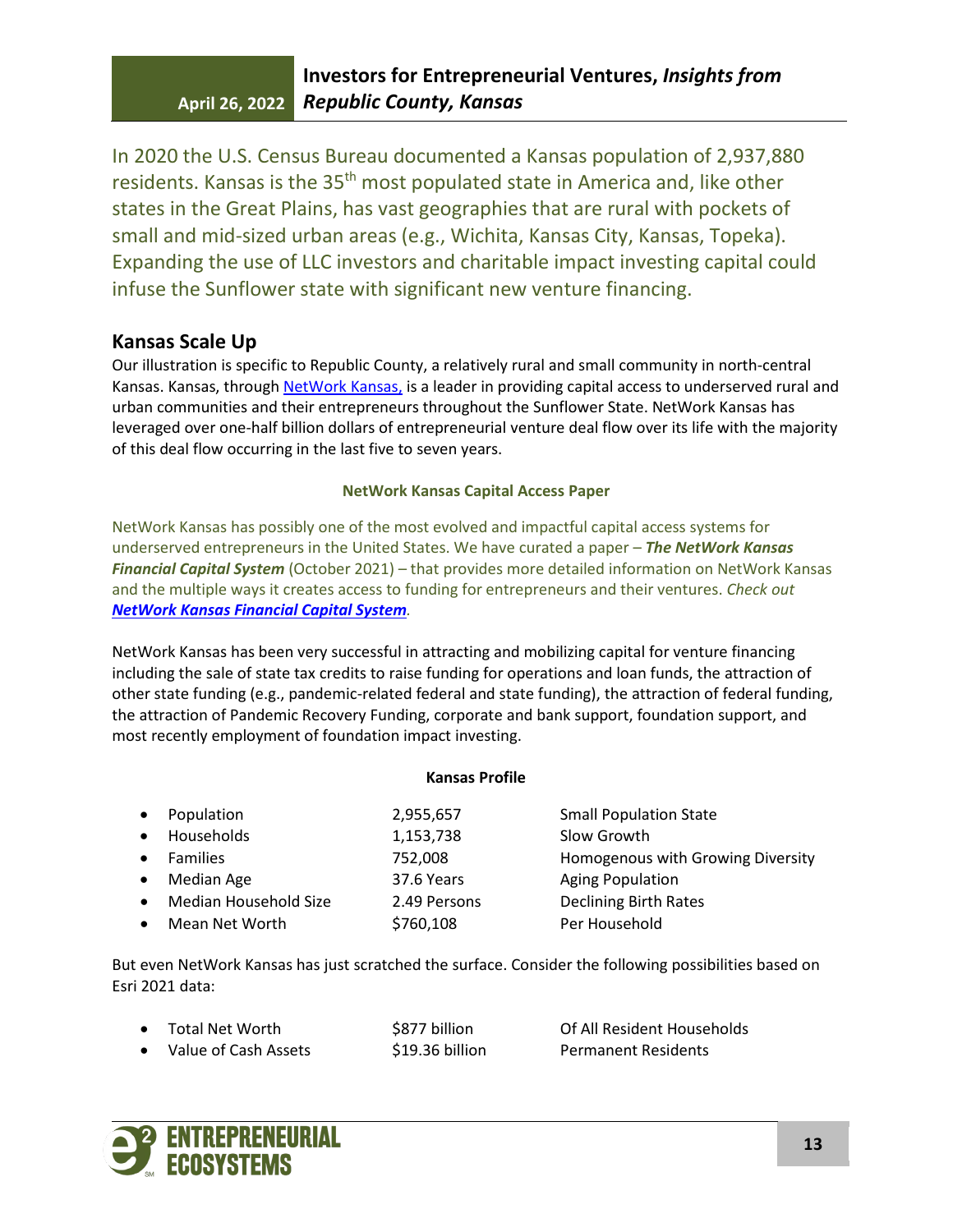The **charitable potential** across Kansas, assuming just a 5% gift rate of a total net worth of \$877 billion, equals \$50 billion in potential endowments. With a 4% annual payout rate of \$50 billion in potential endowments, the collective annual grant-making potential is \$2 billion per year forever. If just 5% of these endowed assets were focused on **impact investing,** nearly \$2.5 billion in loans and equity investments could be made leveraging up to \$25 billion in deal flow (\$10 to \$1 deal flow leverage). Diversion of 5% of these endowed funds into impact investing would reduce annual grant-making capacity from \$2.5 to \$1.9 billion. But these loans and equity investments by and large would recycle, unlike grants, perpetuating impact over time.

### **The Hutchinson Community Foundation and Entrepreneurship**

The city of Hutchinson (2020 population of 40,006) anchoring Reno County (2020 population of 61,898) is located in south-central Kansas and is part of the U.S. 81/I-135 corridor running from York, Nebraska, in the north through Salina on I-70 to Wichita (Kansas' largest city – 2020 population of 397,532). The Hutchinson Community Foundation is an innovative leader in Kansas and nationally. Last year the foundation published *[Invest for More – Financial Return / Local Impact](https://hutchcforg1.wpengine.com/wp-content/uploads/2021/11/HCF-Issue-Brief_FINAL-FOR-WEB.pdf)***.** This piece captures how the foundation's strategic partnership with other community economic development stakeholders is making a difference in this part of rural America. With current assets of \$90 million and planned gifts estimated at another \$70 million, the foundation is leveraging systemic support for an entrepreneurial resource navigator position and program and committing up to 5% of its total assets to impact investing (likely both grants and loans). Already the foundation through its impact investing has helped fund affordable downtown housing, expansion of broadband to underserved residents throughout Reno County during the pandemic, and now support for an anchor downtown boutique hotel.

Aubrey Abbot Patterson, Foundation President, and CEO states:

"Local investing is the next step for the Hutchinson Community Foundation. We are bringing some of our dollars home to invest not in Wall Street but in Main Street – in the dreams of our own people whose work will improve this place we love. This is the power of community philanthropy." The foundation's role in supporting entrepreneurial development and impact investing is motivating other place-based foundations in Kansas and beyond to move into this community economic development space.

If just 5% of the **cash accounts** balance of \$19.36 billion were focused on LLC loans and equity investments, entrepreneurial ventures could access nearly \$1 billion (\$968 million) in new capital leveraging nearly \$10 billion deal flow (assuming a \$10 to \$1 leverage). This is a massive new capital source for all kinds of entrepreneurial ventures. By comparison, the total value of residential mortgages in Kansas in 2021 is just \$15.32 billion. Again, as is the case with charitable impact investing, these funds will recycle creating future capital as current loans and equity investments are paid back releasing these funds for new investments and loans.